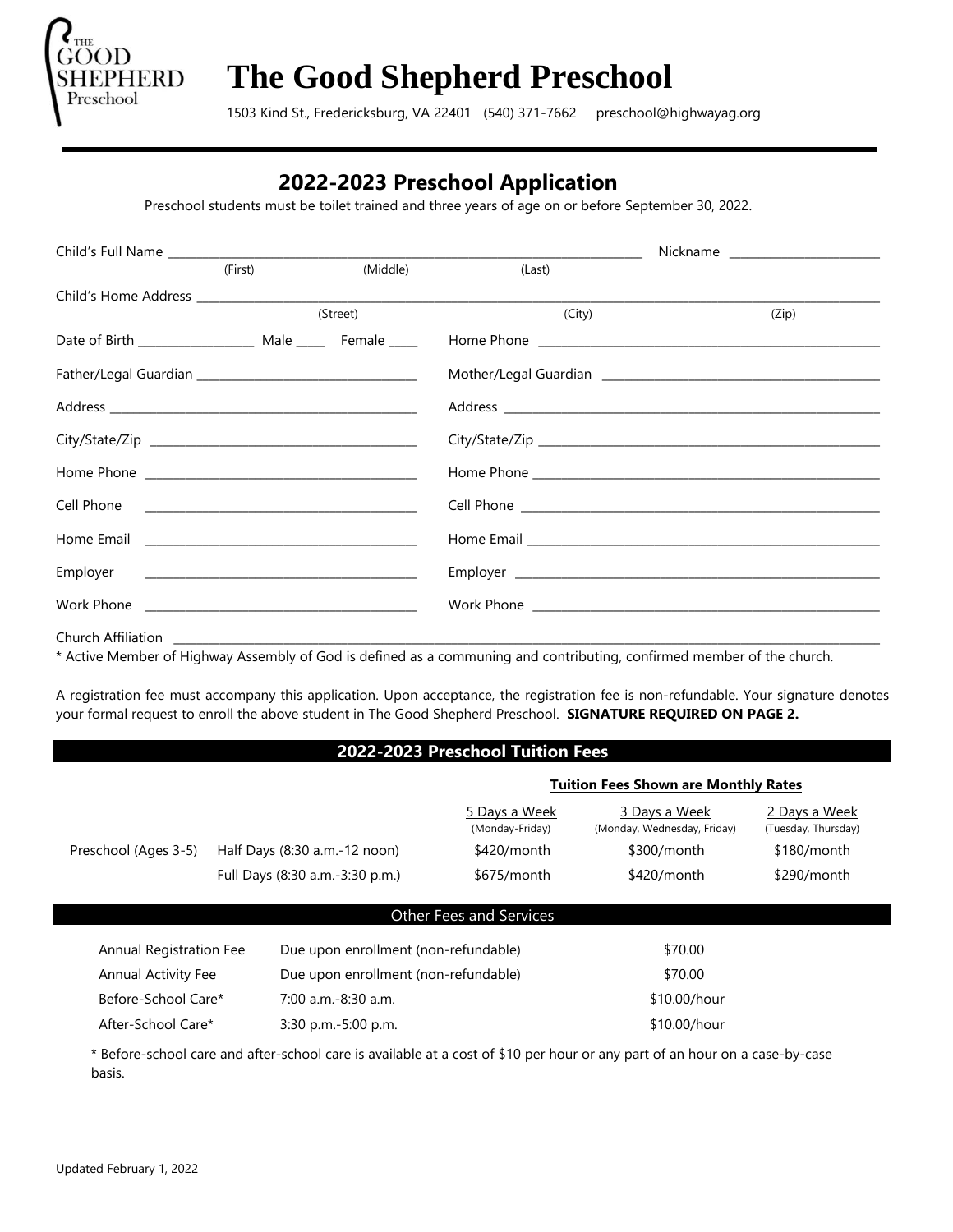#### **TERMS AND CONDITIONS OF ENROLLMENT**

The Good Shepherd Preschool is a church-sponsored educational ministry of Highway Assembly of God Church in Fredericksburg, Virginia. All Good Shepherd Preschool staff members are practicing Christians. Every staff worker is familiar with the policies and procedures of the preschool and receives annual in-service training. All supervisory personnel are required to submit a statement prepared by a licensed physician or nurse practitioner to certify that they are free from disabilities that would hinder their work with children, a criminal and child abuse background check, and are CPR/First Aid trained. Highway Assembly of God carries the appropriate public liability insurance.

A non-refundable registration fee is due at the time of enrollment. If a child has withdrawn and then wishes to re-enter the preschool, a new fee must be paid.

A non-refundable annual activity fee is due upon enrollment and each re-enrollment thereafter to help defray the expense of materials and supplies.

All fees are based on a flat monthly rate, regardless of holidays or any extra vacation days you may choose to take.

Families with more than one child enrolled in The Good Shepherd Preschool will receive a multi-child discount of 10% per additional child on monthly tuition.

A \$50 fee will be charged for all returned checks. After a check has been returned for insufficient funds, future payments will need to be made by cash, money order or credit card.

Your preschool-age child must be toilet trained (no exceptions).

I understand that all required forms must be completed and on file at the preschool before my child may attend.

I agree to support and reinforce the preschool's rules and procedures that concern the health and safety of my child and other children.

I understand that my child must not be left on preschool property without supervision. I agree to walk my child into the preschool each morning and release my child to a teacher/staff member before leaving my child. I understand that no child may be released to anyone except parents/guardians without written permission. I agree to provide a list of all persons authorized to pick up my child.

I understand that no medication will be administered without written permission from parents.

I understand that the Director will notify me whenever my child becomes ill and I agree to pick up my child or make arrangements to have my child picked up by an authorized individual within 30 minutes of notification.

I understand that my child cannot attend the preschool if he/she has any illness that threatens the health of other children. I understand that Health Department regulations concerning periods of infection will be enforced. I understand that my child must be fever and symptom free for 24 hours before returning to school after an illness. I understand that I am required to inform the preschool within 24 hours or the next business day if my child or any member of my immediate household has developed any reportable communicable disease, as defined by the State Board of Health, except for life-threatening diseases which must be reported immediately.

I agree to pay my child's monthly tuition and program fees no later than the first of each month, to be applied to the following month. If I have not paid before the third of the month, I understand that I will be charged a late fee of \$35. I also understand that if I do not pick up my child at the end of his/her preschool or after-school care hours for which he/she is enrolled, I will incur a late pickup charge of \$12 per hour or any portion of an hour for each day that I am more than 15 minutes late. I understand that if am repeatedly late, I may be asked to make other preschool or child care arrangements. In the event that my child's tuition account becomes 30 days in arrears, I understand that my child care services with The Good Shepherd Preschool may be terminated.

I have read, understood and agreed to the above terms, conditions, requirements and agreements, as indicated by my signature below.

| Father/Guardian Signature | Date |  |
|---------------------------|------|--|
| Mother/Guardian Signature | Date |  |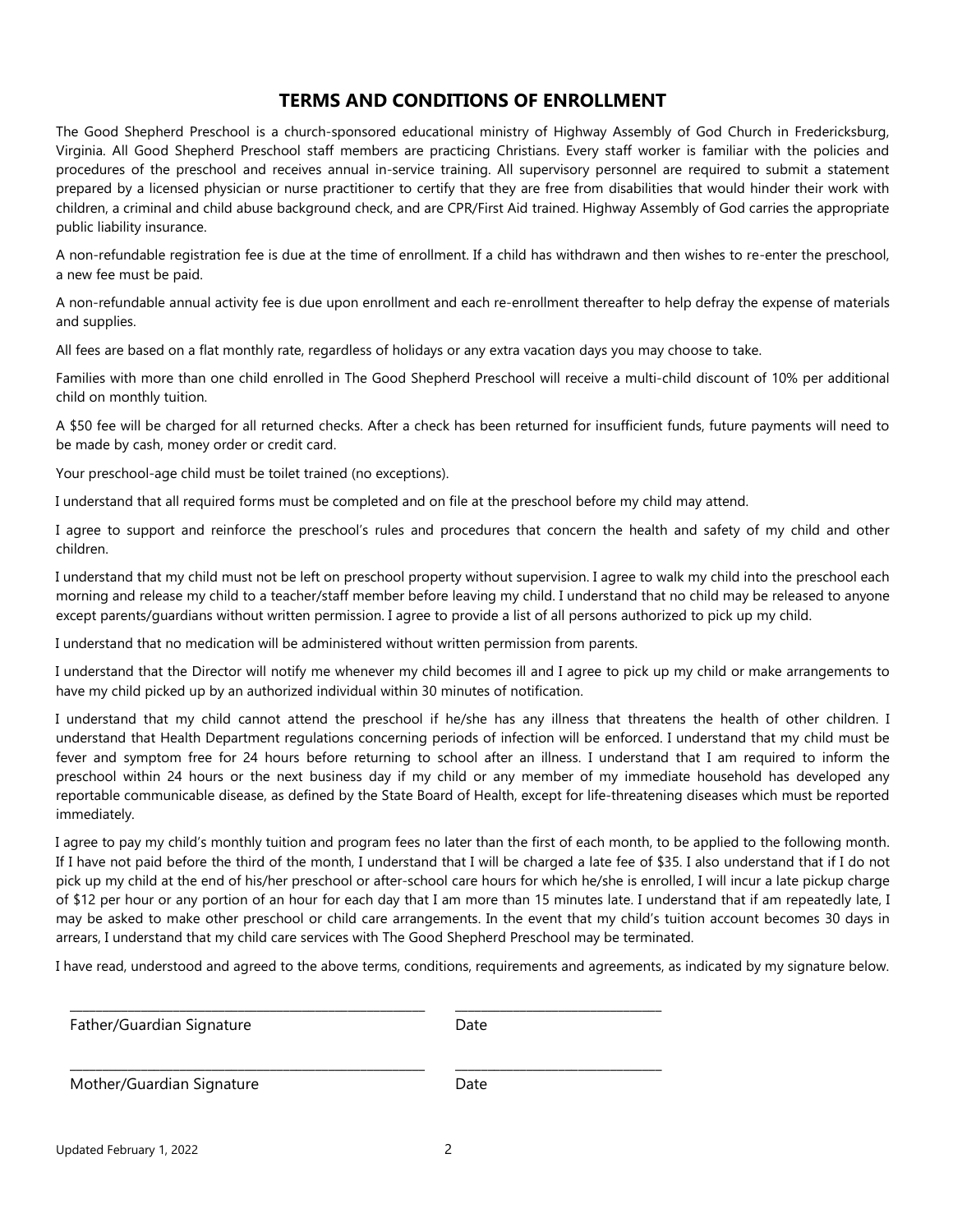

# **STUDENT GENERAL INFORMATION**

| Child's Name<br><u> 1989 - Johann Barn, mars ann an t-Amhain Aonaich an t-Aonaich an t-Aonaich ann an t-Aonaich ann an t-Aonaich</u> |  |     | Birth Date and the state of the state of the state of the state of the state of the state of the state of the |                                               |           |
|--------------------------------------------------------------------------------------------------------------------------------------|--|-----|---------------------------------------------------------------------------------------------------------------|-----------------------------------------------|-----------|
| What are your child's favorite toys/activities?                                                                                      |  |     |                                                                                                               |                                               |           |
|                                                                                                                                      |  |     |                                                                                                               |                                               |           |
| What is your child's temperament? (circle) Friendly                                                                                  |  | Shy | Energetic                                                                                                     | Aggressive                                    | Withdrawn |
|                                                                                                                                      |  |     |                                                                                                               |                                               |           |
| Does your child have any fears?                                                                                                      |  |     |                                                                                                               | <u> 1980 - Andrea Andrew Maria (h. 1980).</u> |           |
| Is there anything in particular that might anger or upset your child?                                                                |  |     |                                                                                                               |                                               |           |
| How does your child demonstrate anger or frustration?                                                                                |  |     |                                                                                                               |                                               |           |
|                                                                                                                                      |  |     |                                                                                                               |                                               |           |
| What do you expect your child to gain from his/her preschool experience this year?                                                   |  |     |                                                                                                               |                                               |           |
|                                                                                                                                      |  |     | <b>STUDENT HEALTH INFORMATION</b>                                                                             |                                               |           |
| Any chronic illnesses/hospitalizations/injuries?                                                                                     |  |     |                                                                                                               |                                               |           |
| Does your child have any allergies (food, medications, etc)?                                                                         |  |     |                                                                                                               |                                               |           |

Any special dietary needs?

Any physical disabilities?

Any long-term medications?

Has your child had a hearing, speech or developmental screening? If so, please share outcome:

Does your child have any special needs?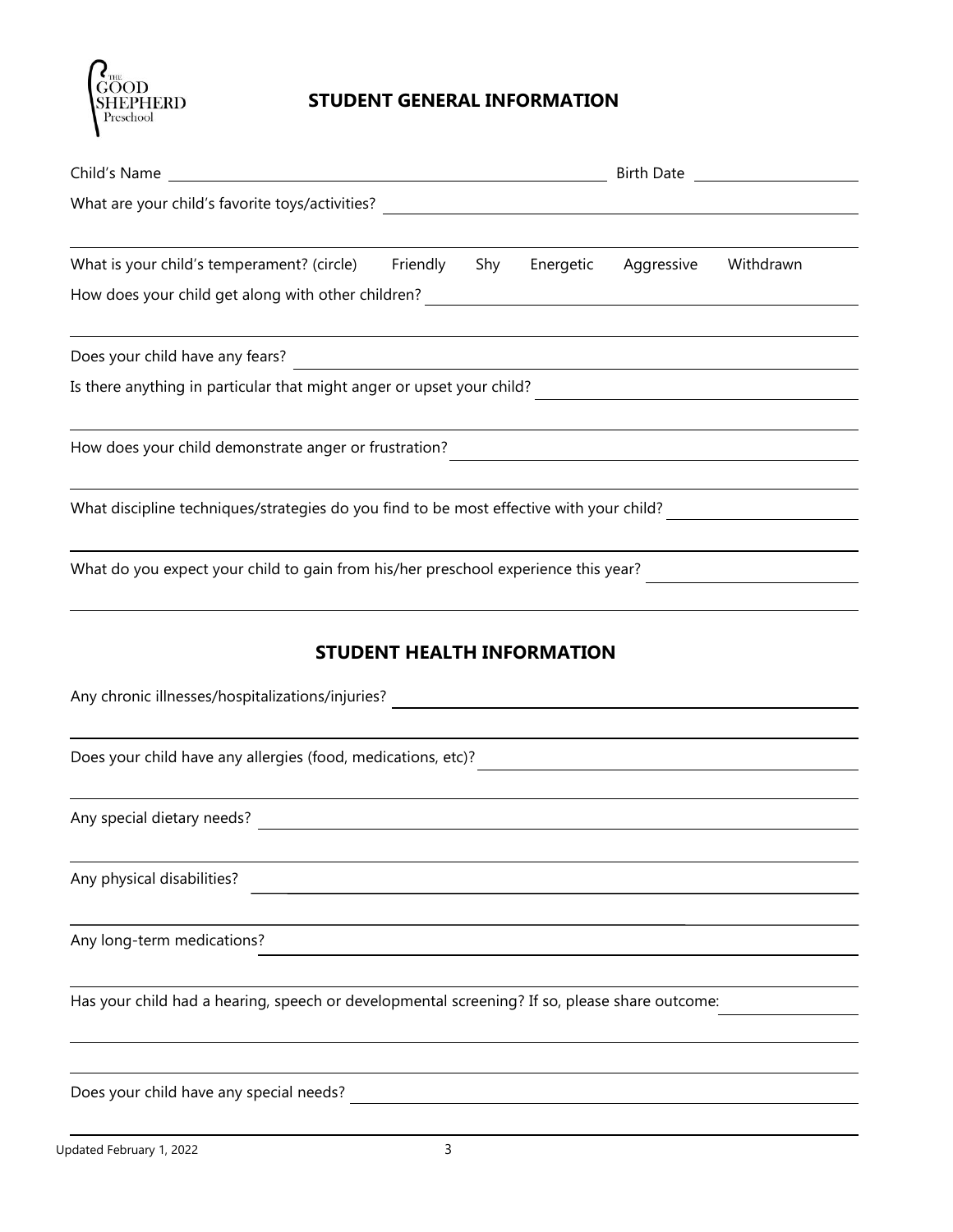

# **MEDICAL HEALTH INSURANCE INFORMATION**

| Child's Name<br><u> 1989 - Johann Stein, mars an deutscher Stein († 1989)</u>                                                           |                                                                                                                      | Date of Birth                                                                                                         |
|-----------------------------------------------------------------------------------------------------------------------------------------|----------------------------------------------------------------------------------------------------------------------|-----------------------------------------------------------------------------------------------------------------------|
| Child's Home Address                                                                                                                    |                                                                                                                      |                                                                                                                       |
| Child's Home Phone                                                                                                                      |                                                                                                                      |                                                                                                                       |
| Father's Work Phone                                                                                                                     | Cell Phone                                                                                                           | <u> 1989 - Johann Stein, mars and de Branch and de Branch and de Branch and de Branch and de Branch and de Branch</u> |
| Mother's Work Phone                                                                                                                     | Cell Phone                                                                                                           | <u> 1989 - Johann Stein, mars and de Branch and de Branch and de Branch and de Branch and de Branch and de Branch</u> |
| Child's Doctor                                                                                                                          |                                                                                                                      | Phone                                                                                                                 |
| Child's Dentist<br><u> 1989 - Johann John Stone, markin film yn y brening yn y brening yn y brening y brening yn y brening y brenin</u> |                                                                                                                      | Phone                                                                                                                 |
| Health Insurance Company <b>Exercise Company</b>                                                                                        |                                                                                                                      |                                                                                                                       |
| Subscriber                                                                                                                              | Relationship to Child                                                                                                |                                                                                                                       |
|                                                                                                                                         |                                                                                                                      |                                                                                                                       |
| Allergies (including reactions to medication)                                                                                           | <u> 1989 - Johann Barn, fransk politik (d. 1989)</u>                                                                 |                                                                                                                       |
|                                                                                                                                         |                                                                                                                      |                                                                                                                       |
| Date of last tetanus shot                                                                                                               |                                                                                                                      |                                                                                                                       |
| Medication being taken                                                                                                                  | <u> 1980 - Jan Stein Stein Stein Stein Stein Stein Stein Stein Stein Stein Stein Stein Stein Stein Stein Stein S</u> |                                                                                                                       |
| Physical or medical conditions                                                                                                          |                                                                                                                      |                                                                                                                       |

# **EMERGENCY CONTACTS**

Who are the nearest relatives or neighbors we should contact if we are unable to reach you at home or work? These are individuals authorized to pick up your children in case of emergency.

| Name | Relationship  | Phone |
|------|---------------|-------|
|      |               |       |
| Name | Relationship. | Phone |

**It is the responsibility of parents to inform The Good Shepherd Preschool of any changes or updates to medical health insurance and other information reported on this form.**

#### **AUTHORIZATION FOR EMERGENCY MEDICAL CARE**

If I cannot be contacted in an emergency situation, I authorize the preschool staff to obtain emergency medical treatment for my child.

Signature of Parent/Guardian \_\_\_\_\_\_\_\_\_\_\_\_\_\_\_\_\_\_\_\_\_\_\_\_\_\_\_\_\_\_\_\_\_\_\_\_\_\_\_\_\_\_\_\_\_\_\_\_\_\_\_\_\_\_\_\_ Date \_\_\_\_\_\_\_\_\_\_\_\_\_\_\_\_\_\_\_\_\_\_\_\_\_\_\_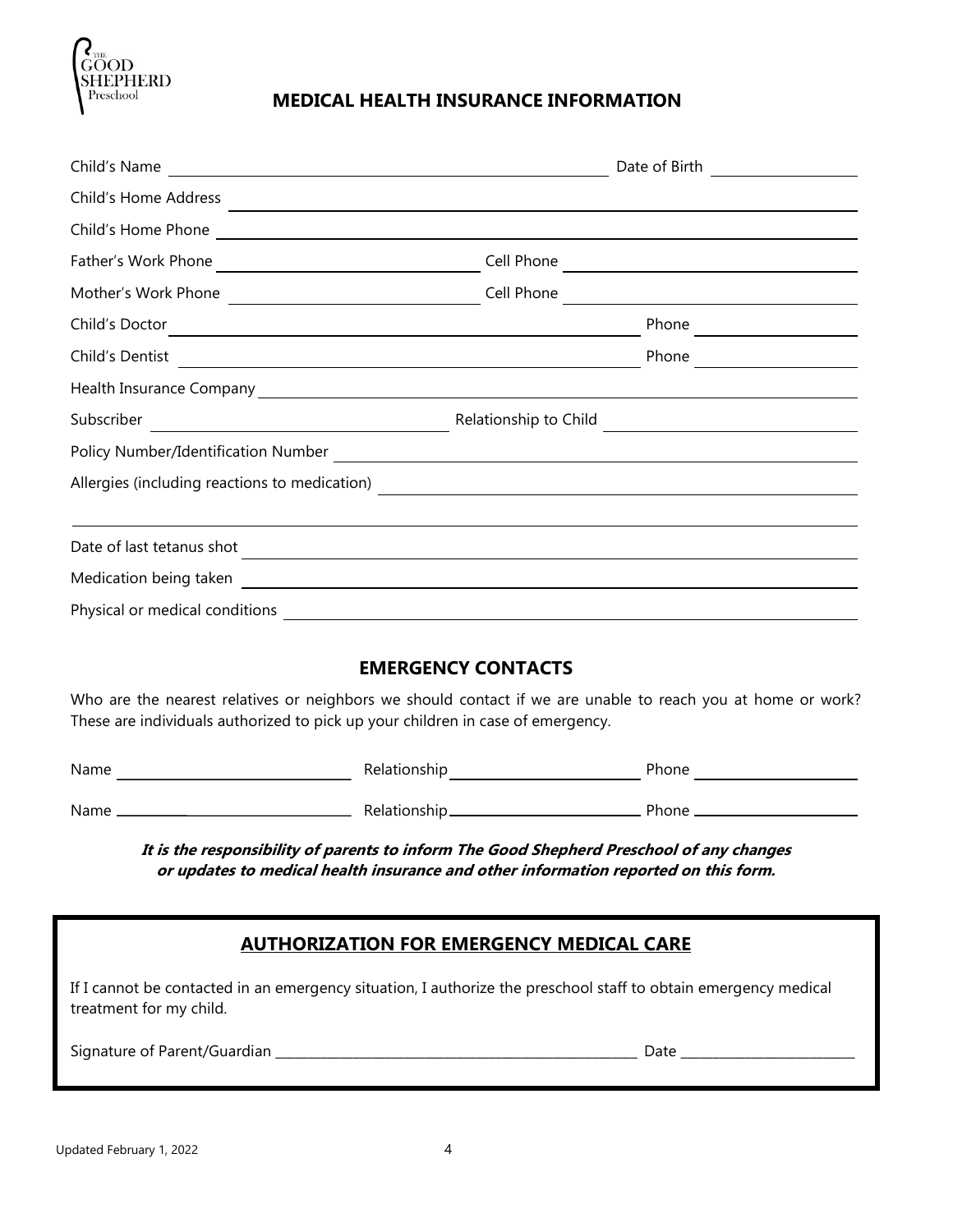

# **AUTHORIZATION FOR PICK-UP RELEASE FORM**

| The following individuals are ALLOWED to pick up my child from The Good Shepherd Preschool.                                                                                                                                                                                           |  |
|---------------------------------------------------------------------------------------------------------------------------------------------------------------------------------------------------------------------------------------------------------------------------------------|--|
|                                                                                                                                                                                                                                                                                       |  |
|                                                                                                                                                                                                                                                                                       |  |
|                                                                                                                                                                                                                                                                                       |  |
|                                                                                                                                                                                                                                                                                       |  |
|                                                                                                                                                                                                                                                                                       |  |
|                                                                                                                                                                                                                                                                                       |  |
|                                                                                                                                                                                                                                                                                       |  |
|                                                                                                                                                                                                                                                                                       |  |
| The following individuals MAY NOT pick up my child from The Good Shepherd Preschool.                                                                                                                                                                                                  |  |
|                                                                                                                                                                                                                                                                                       |  |
|                                                                                                                                                                                                                                                                                       |  |
|                                                                                                                                                                                                                                                                                       |  |
|                                                                                                                                                                                                                                                                                       |  |
| NOTE: Any person unfamiliar to the staff of Good Shepherd Preschool and Day Care will be required to present<br>proof of identification. Under NO circumstances will a child be released to any individual other than those listed<br>above without WRITTEN permission from a parent. |  |
|                                                                                                                                                                                                                                                                                       |  |
|                                                                                                                                                                                                                                                                                       |  |

**It is the responsibility of parents to inform The Good Shepherd Preschool and Day Care of any changes or updates to information reported on this form.**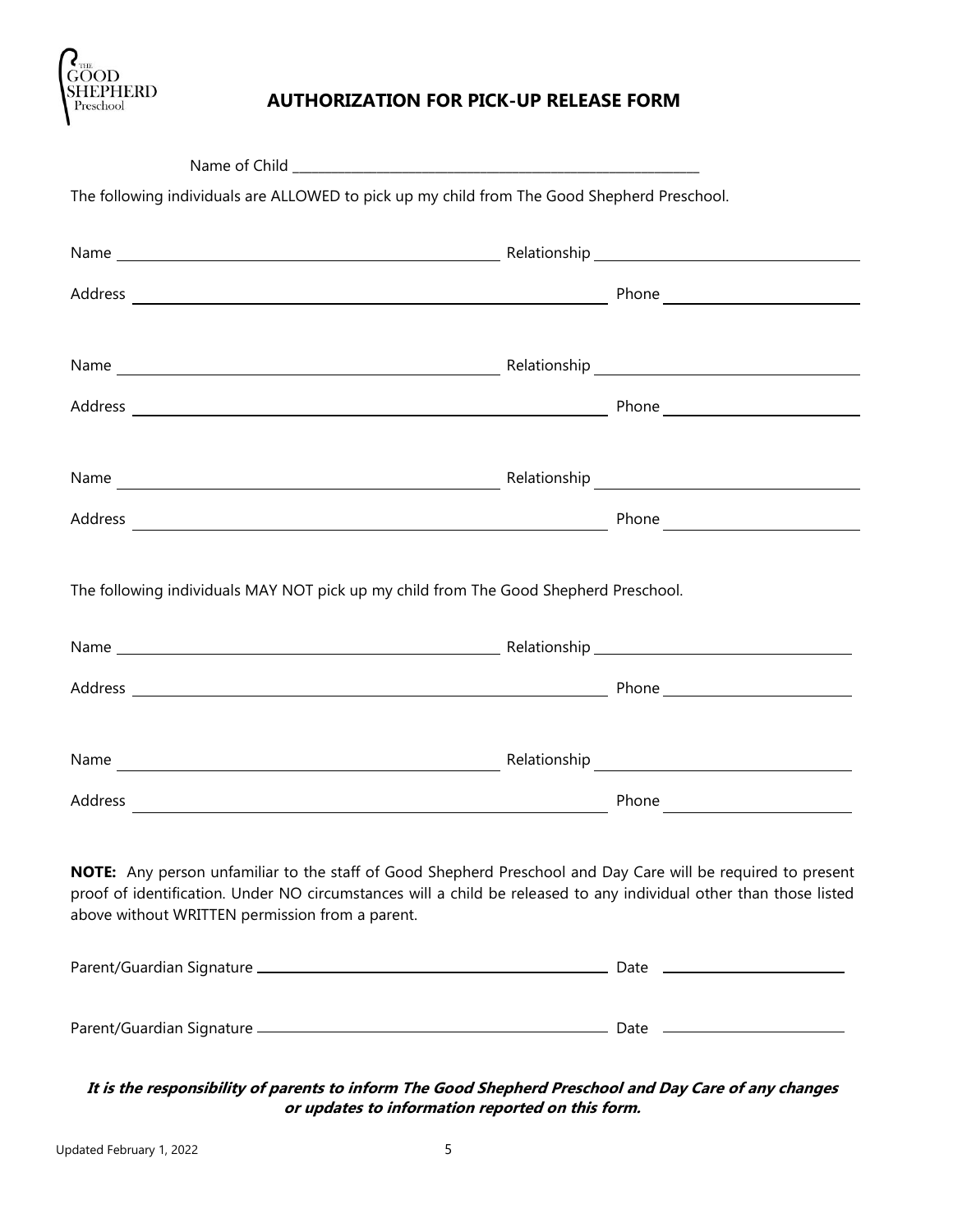

# **ANNUAL FIELD TRIP RELEASE/EMERGENCY MEDICAL FORM 2022-2023**

#### **This form will be on file at The Good Shepherd Preschool office for the current school year. An additional Permission Slip will be sent home prior to each off-campus trip.**

I give my permission for \_\_\_\_\_\_\_\_\_\_\_\_\_\_\_\_\_\_\_\_\_\_\_\_\_\_\_\_\_\_\_\_\_\_\_\_\_\_\_\_ to participate in all school-sponsored trips away from the school premises throughout the 2022-2023 school year. Students will be accompanied by a teacher and will be under adequate supervision. I understand that I will be given at least 48-hours' notice of all trips away from the school premises. I further understand that I may revoke permission for a specific field trip by written notice hand-delivered to the director more than one day prior to the trip.

Although the school desires to provide a safe and enjoyable time for all students, accidents can still happen. I/we understand that there are risks/dangers involved with participation in off-campus trips and their associated activities. In consideration of my child being allowed to participate in this event, I/we assume responsibility for those ordinary and reasonable risks associated with the travel and activities. I/we agree to hold harmless Good Shepherd Preschool and Highway Assembly of God, its affiliated organizations, employees, agents and representatives, including volunteer and other drivers, from any and all claims arising from my child's participation. This release agreement does not apply to claims of intentional (criminal) misconduct or gross negligence by the school, its employees or volunteers. If such circumstances are proved in a court of law, I/we acknowledge and agree that the school can assume no financial liability beyond its actual liability insurance policy in force.

In case of accident, illness or other emergency, I/we request that the school contact me. If the school cannot reach a parent/guardian after conscientious effort, I/we give permission for school staff to call paramedics or any licensed physician or dentist. If a life-threatening emergency exists, I/we give permission for school staff to immediately call paramedics and then contact me/us as soon as possible thereafter.

I/we authorize and consent to any x-ray examination, anesthetic, medical, dental or surgical diagnosis or treatment, and hospital care which, in the best judgment of a licensed physician or dentist, is deemed advisable. I/we agree to assume the financial responsibility for expenses incurred as a result of these services being provided. I/we also agree to be financially responsible for emergency transportation.

| Father/Guardian's Signature | Date | Mother/Guardian's Signature | Date |
|-----------------------------|------|-----------------------------|------|
| Name Printed:               |      | Name Printed:               |      |

\_\_\_\_\_\_\_\_\_\_\_\_\_\_\_\_\_\_\_\_\_\_\_\_\_\_\_\_\_\_\_\_\_\_\_\_\_\_\_\_\_\_\_\_\_\_\_\_\_\_\_\_\_\_\_\_\_ \_\_\_\_\_\_\_\_\_\_\_\_\_\_\_\_\_\_\_\_\_\_\_\_\_\_\_\_\_\_\_\_\_\_\_\_\_\_\_\_\_\_\_\_\_\_\_\_\_\_\_\_\_\_\_\_\_\_

**(If the child lives with both parents, the release must be signed by both parents/guardians.)**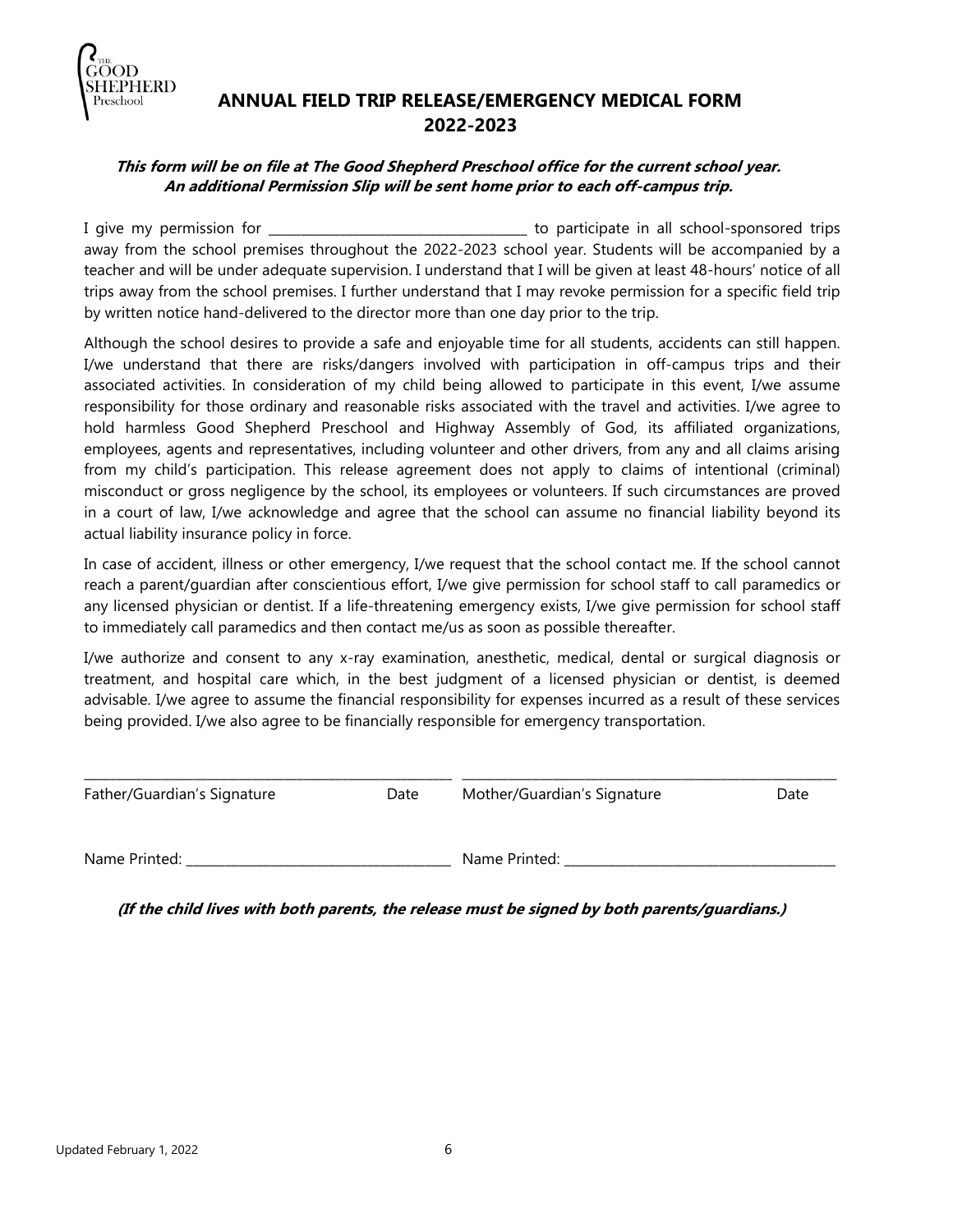

# **VERIFICATION OF AUTOMOBILE INSURANCE**

I hereby certify that I have appropriate automobile liability insurance. Policy Holder (Parent's Name) \_\_\_\_\_\_\_\_\_\_\_\_\_\_\_\_\_\_\_\_\_\_\_\_\_\_\_\_\_\_\_\_\_\_\_\_\_\_\_\_\_\_\_\_\_\_\_\_\_\_\_\_\_\_\_\_\_\_\_\_\_ Insurance Carrier (company, not agent) Policy Number Expiration Date Agent's Name **Agent's Phone** We understand The Good Shepherd Preschool may request documentation of current coverage in effect. If any of the above information changes, we will notify the Preschool Director immediately. Parent/Guardian Signature Date Date Parent/Guardian Signature Date Address Phone